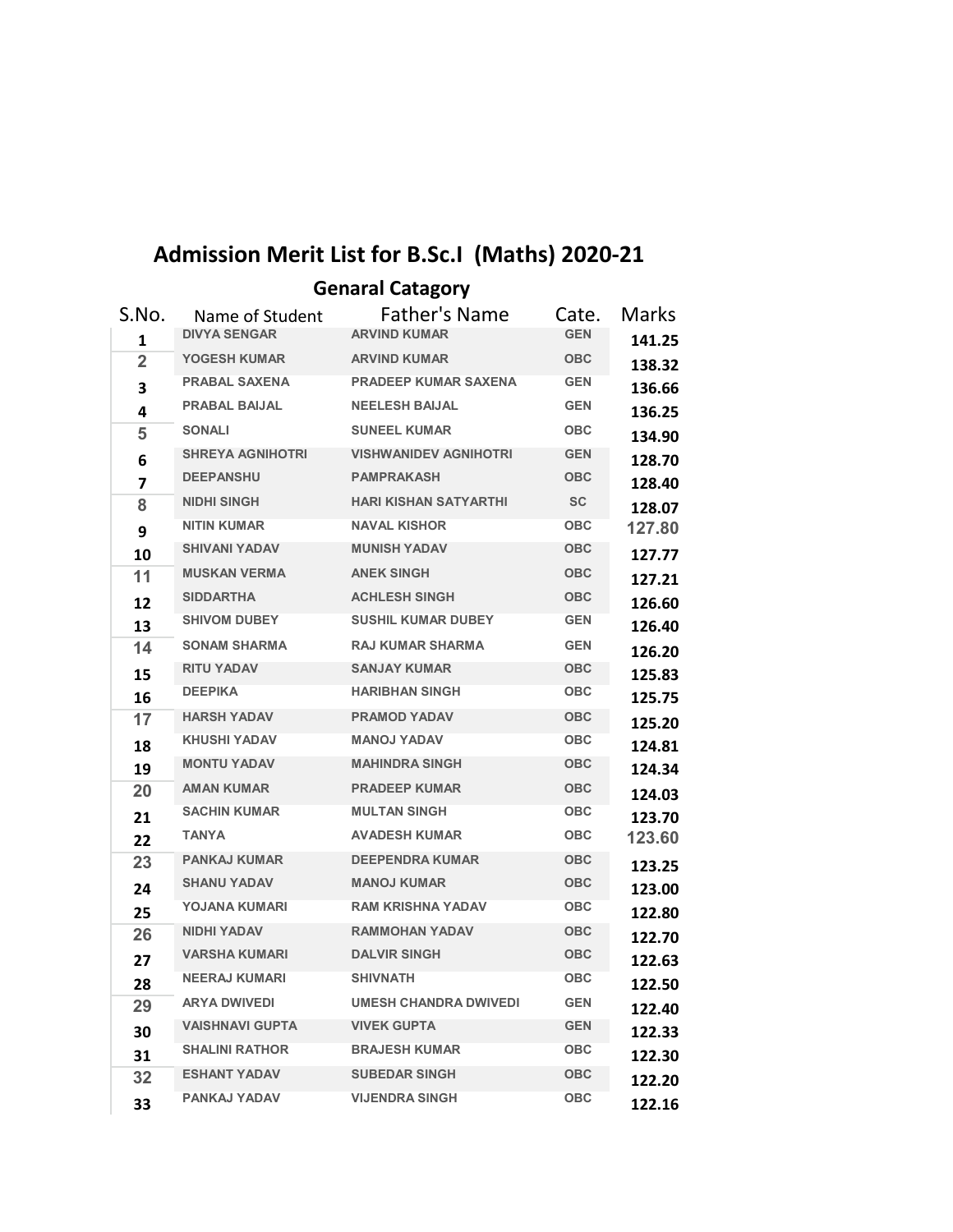| 34 | <b>PRATEEK YADAV</b>     | <b>BALRAM SINGH</b>           | <b>OBC</b> | 121.88 |
|----|--------------------------|-------------------------------|------------|--------|
| 35 | <b>PUJA</b>              | <b>PRAMOD KUMAR</b>           | <b>OBC</b> | 121.73 |
| 36 | <b>POOJA JOSHI</b>       | <b>CHANDRA SHEKHAR JOSHI</b>  | <b>GEN</b> | 121.65 |
| 37 | <b>VISHAL</b>            | <b>RADHESHYAM</b>             | <b>OBC</b> | 121.40 |
| 38 | <b>GAURAV KUMAR</b>      | <b>NABAV SINGH</b>            | <b>OBC</b> | 121.17 |
| 39 | <b>TANU YADAV</b>        | <b>KRISHNA KANT YADAV</b>     | <b>OBC</b> | 120.80 |
| 40 | <b>SHIVANI</b>           | <b>UDAY PRAKASH</b>           | <b>OBC</b> | 120.40 |
| 41 | <b>RAMAKANT</b>          | <b>RAMPRAKASH</b>             | <b>OBC</b> | 120.10 |
| 42 | <b>VINEET KUMAR</b>      | <b>VIRENDRA SINGH</b>         | <b>OBC</b> | 119.90 |
| 43 | <b>AKANKSHA</b>          | <b>MUKESH KUMAR</b>           | <b>OBC</b> | 119.80 |
| 44 | <b>SANDEEP KUMAR</b>     | <b>GANGA DHAR TILAK</b>       | <b>SC</b>  | 119.70 |
| 45 | <b>SHIVAM SHARMA</b>     | <b>RAM VIHARI SHARMA</b>      | <b>GEN</b> | 119.60 |
| 46 | <b>CHANDRAKANT</b>       | <b>RAMNARESH</b>              | <b>OBC</b> | 119.45 |
| 47 | <b>SHIKHA BAGHEL</b>     | <b>RADHESHYAM</b>             | <b>OBC</b> | 119.35 |
| 48 | <b>NIKITA</b>            | <b>UMESH KUMAR</b>            | <b>OBC</b> | 119.23 |
| 49 | <b>ANUP SINGH</b>        | <b>ANAR SINGH</b>             | <b>SC</b>  | 118.70 |
| 50 | <b>MADHVENDRA</b>        | <b>JITENDRA SINGH</b>         | <b>OBC</b> | 118.43 |
| 51 | <b>RICHA RAJAURIYA</b>   | <b>NEERAJ RAJAURIYA</b>       | <b>OBC</b> | 118.40 |
| 52 | <b>VEEREDRA KUMAR</b>    | <b>CHHOTE LAL</b>             | <b>OBC</b> | 117.45 |
| 53 | <b>ABHISHEK KUMAR</b>    | <b>AVINISH KUMAR</b>          | <b>OBC</b> | 117.43 |
| 54 | <b>ABHIRAM SINGH</b>     | <b>SURESH CHANDRA</b>         | <b>OBC</b> | 117.40 |
| 55 | <b>NISHA YADAV</b>       | <b>RAVENDRA SINGH YADAV</b>   | OBC        | 117.30 |
| 56 | <b>ASHISH YADAV</b>      | <b>PRADEEP KUMAR</b>          | <b>OBC</b> | 117.27 |
| 57 | <b>RISHABH YADAV</b>     | <b>LAXMINARAYAN</b>           | <b>OBC</b> | 117.15 |
| 58 | <b>SARTHAK THAKUR</b>    | `AVNISH THAKUR                | <b>OBC</b> | 116.77 |
| 59 | <b>AMIT KUMAR</b>        | <b>SUBHASH CHANDRA</b>        | <b>OBC</b> | 116.60 |
| 60 | <b>KISHAN KUMAR</b>      | <b>BALWAN SINGH</b>           | SC         | 115.86 |
| 61 | <b>AMIT KUMAR</b>        | <b>DINESH KUMAR</b>           | <b>OBC</b> | 115.61 |
| 62 | <b>HEMANT MISHRA</b>     | <b>NARENDRA MISHRA</b>        | <b>GEN</b> | 115.60 |
| 63 | <b>VIKAS SINGH</b>       | <b>AGAN LAL</b>               | <b>SC</b>  | 115.55 |
| 64 | <b>SWETA YADAV</b>       | <b>HARENDRA PRATAP SINGH</b>  | <b>OBC</b> | 115.43 |
| 65 | <b>TAPESH SINGH</b>      | <b>UDAYVEER SINGH</b>         | <b>OBC</b> | 115.15 |
| 66 | <b>SHIVANI</b>           | <b>RAJNATH</b>                | <b>OBC</b> | 115.15 |
| 67 | <b>PRADEEP SINGH</b>     | <b>RAMNATH</b>                | <b>SC</b>  | 115.10 |
| 68 | <b>NAVEEN KUMAR</b>      | <b>MAYARAM</b>                | <b>OBC</b> | 115.01 |
| 69 | <b>NAVEEN KUMAR</b>      | <b>RAJESH KUMAR</b>           | <b>SC</b>  | 114.93 |
| 70 | <b>SAURABH MAHOR</b>     | <b>RAMPRAKASH MAHOR</b>       | SC         | 114.60 |
| 71 | <b>VIVEK KUMAR SINGH</b> | <b>SHAILENDRA SINGH TOMAR</b> | <b>GEN</b> | 114.53 |
| 72 | <b>JAYMALA</b>           | <b>CHETAN DAS</b>             | <b>SC</b>  | 114.46 |
| 73 | <b>NANDINEE YADAV</b>    | <b>RAMMOHAN YADAV</b>         | <b>OBC</b> | 114.40 |
| 74 | <b>HARSHITA YADAV</b>    | <b>PRAVENDRA SINGH YADAV</b>  | <b>OBC</b> | 114.30 |
| 75 | <b>MANISH KUMAR</b>      | <b>BHANWAR SINGH</b>          | <b>OBC</b> | 114.30 |
|    |                          |                               |            |        |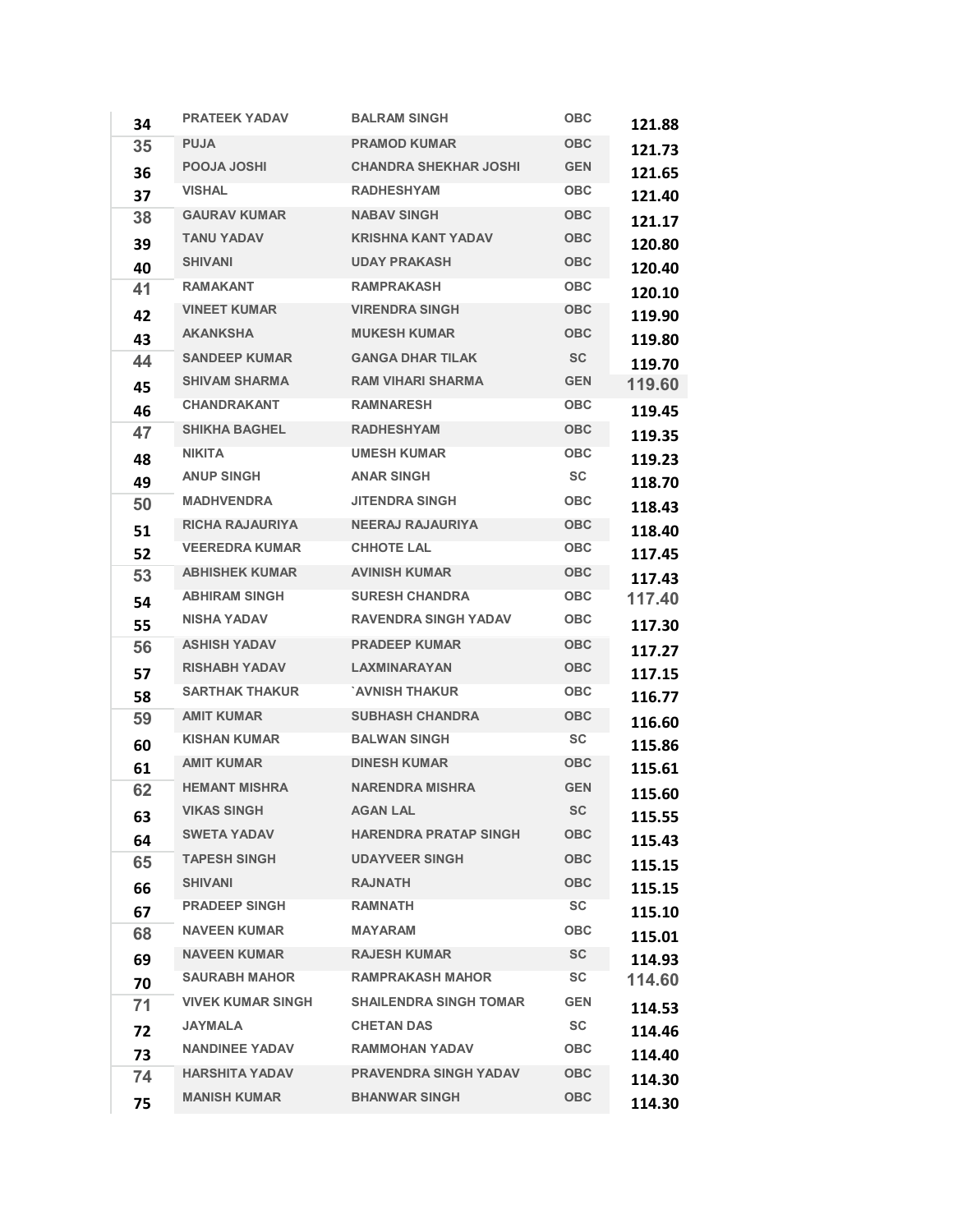| 76  | <b>TANU</b>               | <b>RAJ KUMAR</b>                            | <b>OBC</b> | 114.25 |
|-----|---------------------------|---------------------------------------------|------------|--------|
| 77  | <b>ARJOO YADAV</b>        | <b>YATENDRA YADAV</b>                       | <b>OBC</b> | 113.90 |
| 78  | <b>ANIL KUMAR</b>         | <b>SARNAM SINGH</b>                         | <b>OBC</b> | 113.70 |
| 79  | <b>ANKIT SHARMA</b>       | <b>DINESH CHANDRA</b>                       | <b>GEN</b> | 113.63 |
| 80  | <b>NAVNEET KUMAR</b>      | <b>RAVINDRA SINGH</b>                       | <b>OBC</b> | 113.55 |
|     |                           | <b>OBC Catagory</b>                         |            |        |
| 81  | <b>AMAN KUMAR</b>         | <b>AVADHESH YADAV</b>                       | <b>OBC</b> | 113.50 |
| 82  | <b>VIJAY KUMAR</b>        | <b>ASHOK KUMAR</b>                          | <b>OBC</b> | 113.30 |
| 83  | <b>HARSH YADAV</b>        | <b>SHIVPRATAP YADAV</b>                     | <b>OBC</b> | 113.10 |
| 84  | <b>RISHIDEV</b>           | <b>SURENDRA SINGH</b>                       | <b>OBC</b> | 113.08 |
| 85  | <b>ASHISH VERMA</b>       | <b>DHARMENDRA SINGH VERMA</b>               | <b>OBC</b> | 112.51 |
| 86  | <b>PRIYA SENGAR</b>       | <b>RAJESH KUMAR</b>                         | <b>OBC</b> | 112.40 |
| 87  | <b>SHIVAM YADAV</b>       | <b>SARVESH YADAV</b>                        | <b>OBC</b> | 111.95 |
| 88  | <b>KM AYUSHI YADAV</b>    | <b>UMESH CHANDRA</b>                        | <b>OBC</b> | 111.95 |
| 89  | <b>ANUPAMA SINGH</b>      | <b>RUSHTAM SINGH</b>                        | <b>OBC</b> | 111.90 |
| 90  | <b>POOJA KUMARI</b>       | <b>VINOD KUMAR</b>                          | <b>OBC</b> | 111.75 |
| 91  | <b>ANKIT YADAV</b>        | <b>SUGREEV SINGH</b>                        | <b>OBC</b> | 111.75 |
| 92  | <b>SAURABH KUMAR</b>      | <b>SANJAY KUMAR</b>                         | <b>OBC</b> | 111.57 |
| 93  | <b>ABHISHEK YADAV</b>     | <b>SUNIL KUMAR YADAV</b>                    | <b>OBC</b> | 111.50 |
| 94  | <b>AKASH KUMAR</b>        | <b>NARESH CHANDRA</b>                       | <b>OBC</b> | 111.45 |
| 95  | <b>KIRTI</b>              | <b>SOVRAN SINGH</b>                         | OBC        | 111.40 |
| 96  | <b>SANEE KUMAR</b>        | <b>GYAN SINGH YADAV</b>                     | <b>OBC</b> | 111.30 |
| 97  | <b>DEEPIKA YADAV</b>      | <b>PREVESH KUMAR</b>                        | <b>OBC</b> | 110.75 |
| 98  | <b>ASHISH KUMAR</b>       | <b>SANTOSH KUMAR</b>                        | <b>OBC</b> | 110.62 |
| 99  | <b>SACHIN KUMAR</b>       | <b>RAMVEER SINGH</b>                        | <b>OBC</b> | 110.60 |
| 100 | <b>PAWAN YADAV</b>        | <b>RAJENDRA SINGH</b>                       | <b>OBC</b> | 110.50 |
| 101 | <b>HRADESH KUMAR</b>      | <b>NAVAL KISHOR</b>                         | <b>OBC</b> | 110.41 |
| 102 | <b>LALITA</b>             | <b>SHYAM LAL</b>                            | <b>OBC</b> | 110.06 |
| 103 | <b>ANSHUL KUMAR</b>       | <b>RAJESH KUMAR</b>                         | <b>OBC</b> | 110.01 |
| 104 | <b>ASHUTOSH BAGHEL</b>    | <b>RAJVEER SINGH</b>                        | <b>OBC</b> | 110.00 |
| 105 | <b>BRAJESH YADAV</b>      | <b>MANSINGH YADAV</b>                       | <b>OBC</b> | 109.90 |
| 106 | <b>CHANDANI</b>           | <b>JODHA SINGH</b>                          | <b>OBC</b> | 109.82 |
| 107 | <b>PAWAN KUMAR</b>        | <b>RAJESH KUMAR</b>                         | OBC        | 109.50 |
| 108 | <b>HARSH PRATAP SINGH</b> | <b>BHAGAVATI PRASHAD</b>                    | <b>OBC</b> | 109.20 |
| 109 | <b>VIKASH</b>             | <b>UDAY VEER SINGH</b>                      | <b>OBC</b> | 108.93 |
| 110 | <b>HIMANSHU SINGH</b>     | <b>ASHOK KUMAR</b>                          | <b>OBC</b> | 108.80 |
| 111 | <b>AMIR KHAN</b>          | <b>SHAKEEL MUHAMMAD</b>                     | <b>OBC</b> | 108.75 |
| 112 | <b>VIVEK KUMAR</b>        | <b>YOGESH CHANDRA</b>                       | <b>OBC</b> | 108.26 |
| 113 | <b>SWATI YADAV</b>        | <b>GURUDEV YADAV</b>                        | <b>OBC</b> | 108.10 |
| 114 | <b>SONAM YADAV</b>        | <b>RISHIPAL YADAV</b><br><b>VINOD KUMAR</b> | <b>OBC</b> | 107.95 |
| 115 | <b>SHEKHAR</b>            |                                             | <b>OBC</b> | 107.60 |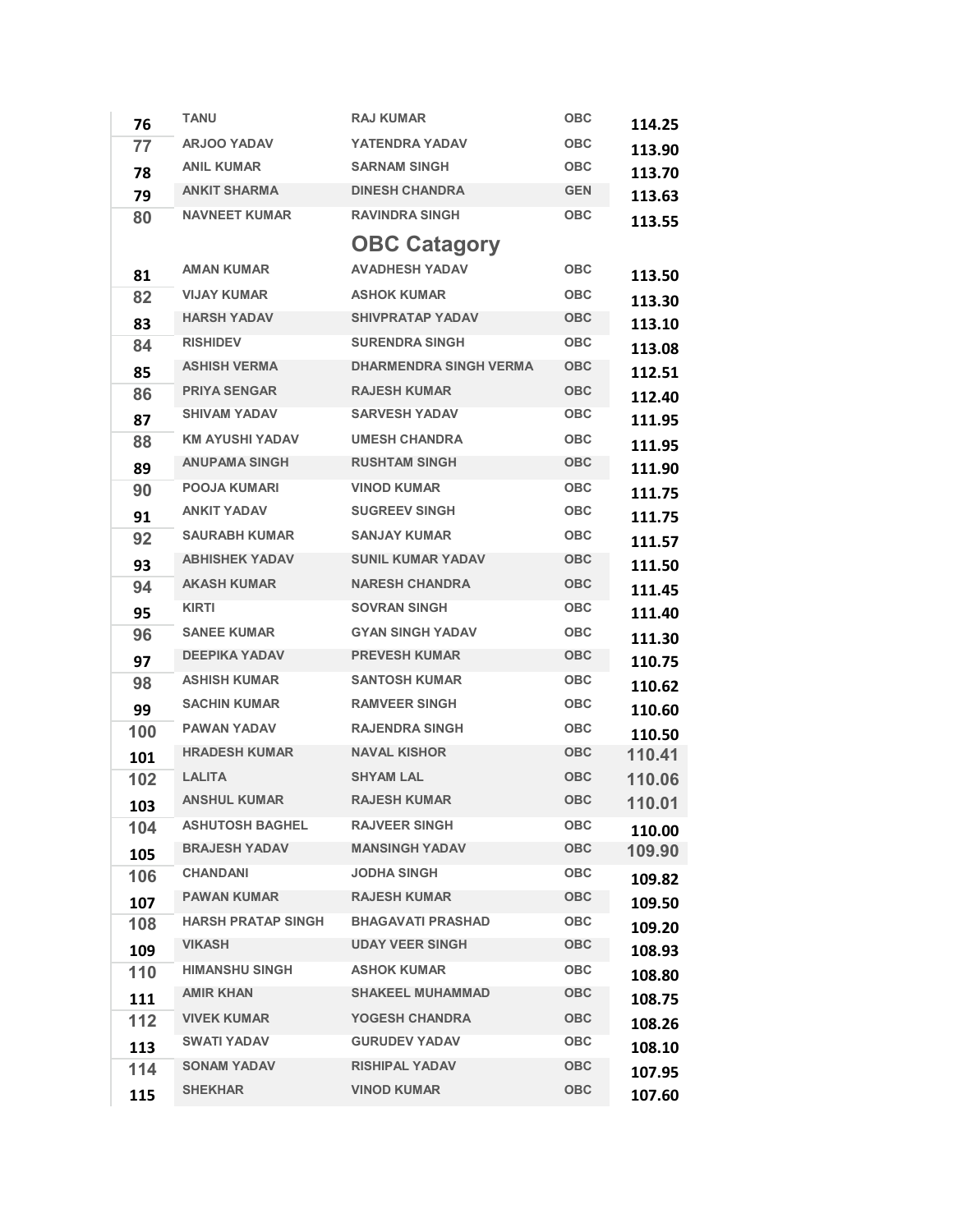|  | 116 | <b>AKASH YADAV</b>      | <b>SURENDRA SINGH</b>    | <b>OBC</b> | 107.45 |
|--|-----|-------------------------|--------------------------|------------|--------|
|  | 117 | <b>NEHA</b>             | <b>SHIV KUMAR</b>        | <b>OBC</b> | 107.30 |
|  | 118 | <b>NISHA YADAV</b>      | <b>BRAJ KUMAR YADAV</b>  | <b>OBC</b> | 107.13 |
|  | 119 | <b>RAGHAV KUMAR</b>     | <b>HAKIM SINGH</b>       | <b>OBC</b> | 107.11 |
|  | 120 | <b>MOHIT KUMAR</b>      | <b>MAHESH CHANDRA</b>    | <b>OBC</b> | 107.11 |
|  | 121 | <b>SHIVANEE</b>         | <b>RANGILAL</b>          | <b>OBC</b> | 107.10 |
|  | 122 | <b>SHIVANI</b>          | <b>GIREESH CHANDRA</b>   | <b>OBC</b> | 106.85 |
|  | 123 | <b>KARTIK YADAV</b>     | <b>GAJENDRA SINGH</b>    | <b>OBC</b> | 106.75 |
|  |     |                         | <b>SC Category</b>       |            |        |
|  | 124 | <b>SHWETA</b>           | <b>INDAL KUMAR</b>       | <b>SC</b>  | 112.45 |
|  | 125 | <b>BHAVNA SINGH</b>     | <b>BALVEER SINGH</b>     | <b>SC</b>  | 111.95 |
|  | 126 | <b>SAURABHI</b>         | <b>SHRI KRISHAN</b>      | SC         | 111.05 |
|  | 127 | <b>AJEET KUMAR</b>      | <b>RAJESH KUMAR</b>      | <b>SC</b>  | 109.85 |
|  | 128 | <b>AMAN CHANDRA</b>     | <b>MURARI LAL</b>        | <b>SC</b>  | 109.80 |
|  | 129 | <b>NEHA</b>             | <b>RAMNARESH</b>         | <b>SC</b>  | 109.80 |
|  | 130 | <b>ANJALI</b>           | <b>RANVEER SINGH</b>     | <b>SC</b>  | 107.95 |
|  | 131 | <b>VIVEK</b>            | <b>SHIVRAM</b>           | SC         | 106.25 |
|  | 132 | <b>VINEET KUMAR</b>     | <b>SHIVRAJ SINGH</b>     | <b>SC</b>  | 105.75 |
|  | 133 | <b>AMAN BABU</b>        | <b>SUDHEER KUMAR</b>     | SC         | 103.60 |
|  | 134 | <b>DEVANGI ACHARYA</b>  | <b>SUNIL BHARTI</b>      | SC         | 102.70 |
|  | 135 | <b>SACHIN KUMAR</b>     | <b>RAM NARESH</b>        | SC         | 102.03 |
|  | 136 | <b>DURVESH KUMAR</b>    | <b>SANTOSH KUMAR</b>     | <b>SC</b>  | 98.58  |
|  | 137 | <b>SONI</b>             | <b>MAHAVEER SINGH</b>    | <b>SC</b>  | 98.00  |
|  | 138 | <b>ANKIT KUMAR</b>      | <b>LAYAK SINGH</b>       | <b>SC</b>  | 97.46  |
|  | 139 | <b>GAURAV KUMAR</b>     | <b>RAJVEER SINGH</b>     | <b>SC</b>  | 96.85  |
|  | 140 | <b>KULDEEP KUMAR</b>    | <b>MUKESH SINGH</b>      | <b>SC</b>  | 96.35  |
|  | 141 | <b>AMARKANT</b>         | <b>MALIKHAN SINGH</b>    | <b>SC</b>  | 94.65  |
|  | 142 | <b>PAWAN KUMAR</b>      | <b>VIKRAM SINGH</b>      | <b>SC</b>  | 92.65  |
|  | 143 | <b>VINAY KUMAR</b>      | <b>SUBHASH CHANDRA</b>   | SC         | 92.31  |
|  | 144 | KOMAL                   | <b>CHANDRA PAL SINGH</b> | SC         | 91.75  |
|  | 145 | <b>ABHISHEK KUMAR</b>   | <b>SHYAM VEER SINGH</b>  | <b>SC</b>  | 90.00  |
|  | 146 | <b>KM RASHMI KUMARI</b> | <b>SHRIPAL SINGH</b>     | <b>SC</b>  | 89.40  |
|  | 147 | <b>VEENESH</b>          | <b>AMARPAL</b>           | SC         | 88.30  |
|  | 148 | <b>DEVENDRA SINGH</b>   | <b>NAUBAT SINGH</b>      | <b>SC</b>  | 85.85  |
|  | 149 | <b>JATIN PRATAP</b>     | <b>NARENDRA KUMAR</b>    | <b>SC</b>  | 80.40  |
|  | 150 | <b>RAJNESH KUMAR</b>    | <b>RAM PRAKASH</b>       | <b>SC</b>  | 79.68  |
|  | 151 | <b>RAVI KUMAR</b>       | <b>GIRRAJ SINGH</b>      | <b>SC</b>  | 76.72  |
|  |     |                         |                          |            |        |